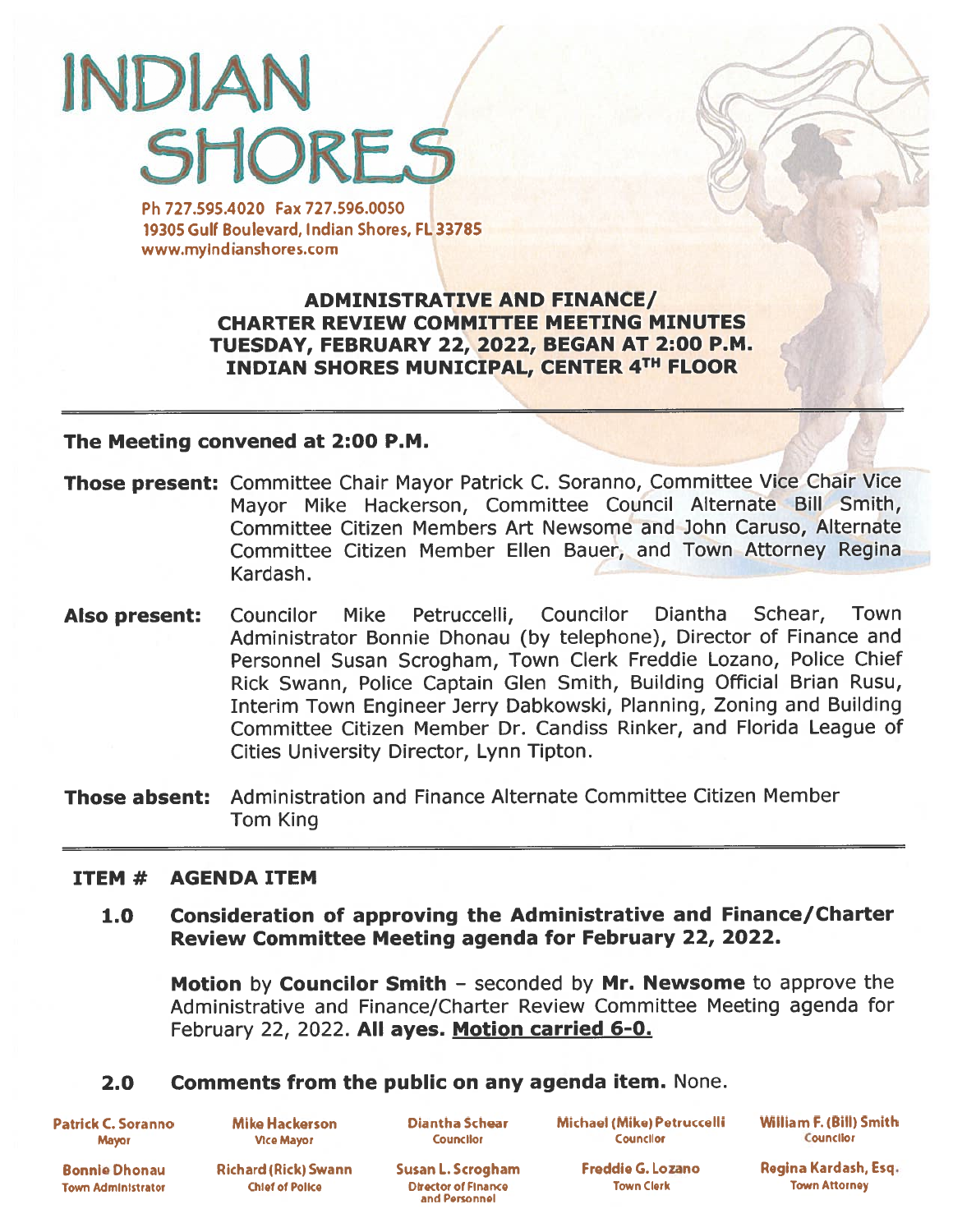#### 3.0 Consideration of approving the Administrative and Finance/Charter Review Committee Meeting Minutes of January 25, 2022.

Motion by Councilor Smith - seconded by Mr. Newsome to approve the Administrative and Finance/Charter Review Committee Meeting Minutes for January 25, 2022. All ayes. Motion carried 6-0.

# 4.0 Presentation on City Charters by Florida League of Cities University Director, Lynn Tipton.

Ms. Tipton provided a high-level overview of city charters, which a municipality must have at incorporation. Charters are typically short, with most at 8-10 pages in length. Ordinances or administrative policies and procedures would contain more detailed information. Charter reviews generally are stipulated in the city code to be reviewed after <sup>a</sup> set number of years. Charter reviews can also be initiated by citizens or upon <sup>a</sup> call by the Council. The Review Committee makes charter amendment recommendations to the Council, which goes through <sup>a</sup> ballot referendum process if the recommendations are approved.

She provided more details in her presentation on the following:

- differences between council-weak mayor, council-strong mayor, commission, council/commission-manager, and hybrid forms of governments in Florida
- charter offices and departments
- Indian Shores compared to cities with similar attributes with regards to population and geographical location
- charter review best practices

A conversation ensued on chartered positions, such as the clerk, attorney, and auditor and who they repor<sup>t</sup> to. Each may repor<sup>t</sup> to the mayor, council, or city manager, depending on the city. The city administrator or city manager may have similar duties and repor<sup>t</sup> to the mayor or the council. The positions mentioned evolve to fit <sup>a</sup> city's needs as it ages and changes.

The position of town administrator was established by <sup>a</sup> resolution. Part of the charter review will be to determine if the position should be in the charter or adopted by ordinance.

Ms. Tipton mentioned that the most commonly seen charter review cycle is every 10-15 years. Newer cities around 5 years.

## 5.0 Charter Review.

This agenda item was par<sup>t</sup> of Ms. Tipton's presentation on city charters.